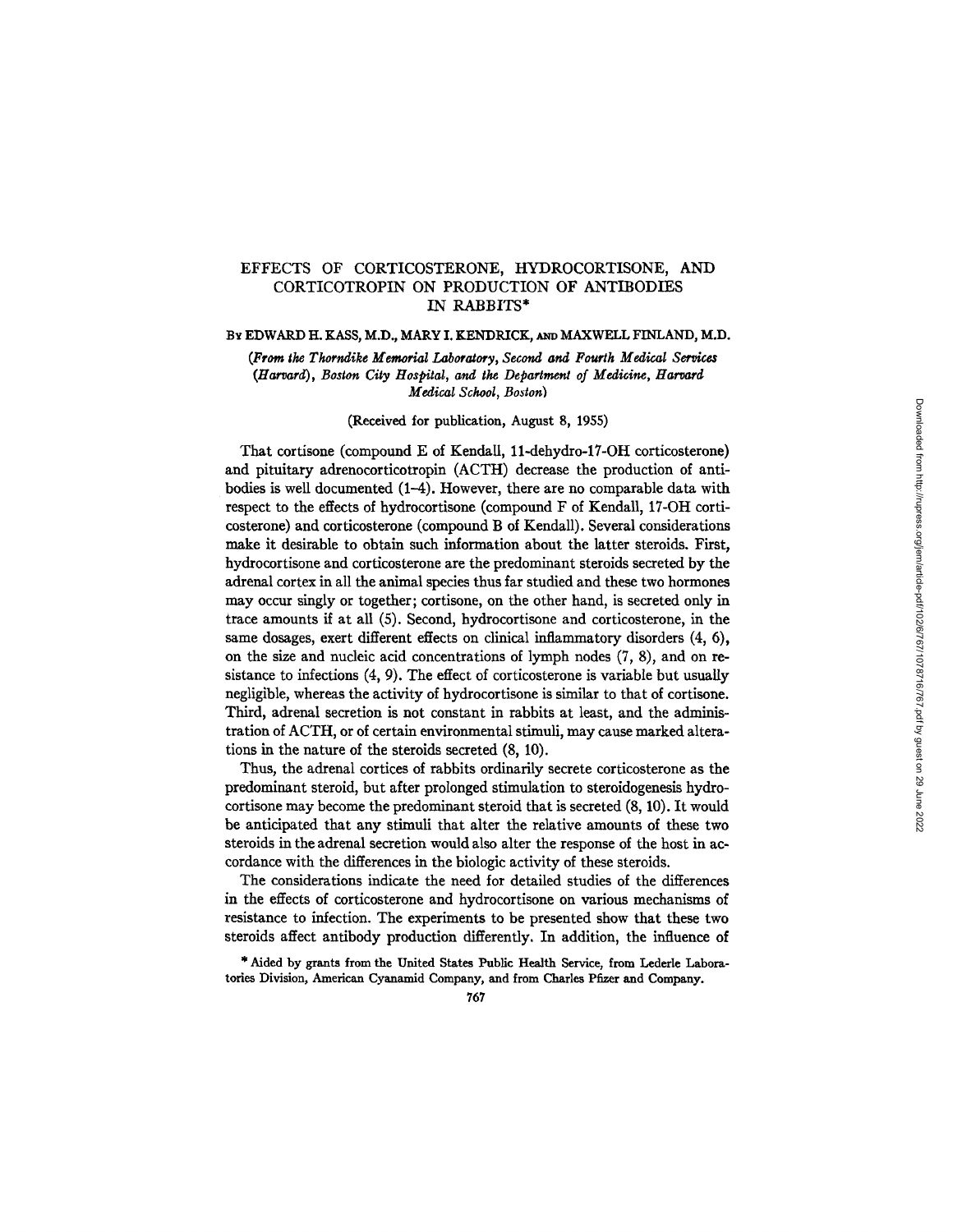|                         |                            |             | Antibody content, mg./ml. serum |             |             |
|-------------------------|----------------------------|-------------|---------------------------------|-------------|-------------|
| Rabbit No.              | <b>Treatment</b>           |             |                                 | Bleeding    |             |
|                         |                            | 1           | 2                               | 3           | 4           |
| 1                       | None                       | 0.220       | 0.559                           | 0.370       | 0.307       |
| $\overline{\mathbf{2}}$ |                            | 0.385       | 0.775                           | 0.588       | 0.465       |
| 3                       |                            | 0.805       | 1.640                           | 1.165       | 1.134       |
| 4                       |                            | 0.186       | 0.446                           | 0.377       | 0.345       |
| 5                       |                            | 0.225       | 0.830                           | 0.866       | 0.855       |
| 6                       |                            | 0.166       | 0.530                           | 0.400       | 0.230       |
| 7                       |                            | 0.275       | 1.219                           | 0.790       | 0.690       |
| 8                       |                            | 0.160       | 0.443                           | 0.373       | 0.280       |
| 9                       |                            | 0.230       | 1.063                           | 0.620       | 0.324       |
| 10                      |                            | 0.269       | 1.167                           | 0.946       | 0.900       |
| Mean $\pm$              |                            | $0.292 +$   | $0.867 +$                       | $0.631 +$   | $0.553 +$   |
| S.E                     |                            | 0.061       | 0.70                            | 0.101       | 0.101       |
| 11                      | <b>ACTH 15 units daily</b> | 0.405       | 1.725                           | 3.065       | 2.683       |
| 12                      |                            | 0.317       | 1.449                           | 0.821       | 0.617       |
| 13                      |                            | 0.163       | 0.307                           | 0.241       | 0.320       |
| 14                      |                            | 0.281       | 0.700                           | 0.546       | 0.480       |
| 15                      |                            | 0.105       | 0.317                           | 0.202       | 0.193       |
| 16                      |                            | 0.096       | 0.232                           | 0.187       | 0.219       |
| 17                      |                            | 1.094       | $_{\rm D^*}$                    |             |             |
| 18                      |                            | 0.297       | 1.203                           | 0.900       | 0.845       |
| 19                      |                            | 0.159       | 0.293                           | 0.358       | 0.401       |
| 20                      |                            | 0.017       | 0.381                           | 0.291       | 0.300       |
| Mean $\pm$              |                            | $0.293 \pm$ | $0.734 +$                       | $0.735 +$   | $0.673+$    |
|                         |                            | 0.097       | 0.193                           | 0.304       | 0.261       |
| 21                      | <b>ACTH 20 units daily</b> | 0.298       | 0.400                           | 0.526       | 0.622       |
| 22                      |                            | 0.198       | 0.671                           | 0.504       | 0.394       |
| 23                      |                            | 0.137       | 0.333                           | 0.411       | 0.374       |
| 24                      |                            | 0.348       | 1.055                           | 2.280       | 2.000       |
| 25                      |                            | 0.155       | 0.298                           | 0.304       | 0.251       |
| Mean $\pm$              |                            | $0.227 \pm$ | $0.551 +$                       | $0.805 +$   | $0.728 +$   |
| $S.E$                   |                            | 0.041       | 0.110                           | 0.370       | 0.321       |
| 26                      | <b>ACTH 30 units daily</b> | D           |                                 |             |             |
| 27                      |                            | 0.170       | 0.435                           | 0.503       | 0.666       |
| 28                      |                            | 0.044       | 0.256                           | 0.323       | 0.330       |
| 29                      |                            | 0.221       | D                               |             |             |
| 30                      |                            | 0.116       | 0.353                           | 0.266       | 0.304       |
| Mean $\pm$              |                            | $0.138 +$   | $0.348 \pm$                     | $0.364 \pm$ | $0.433 \pm$ |
| <b>S.E.</b>             |                            | 0.120       | 0.066                           | 0.148       | 0.117       |

Effects of Hydrocortisone, Corticosterone, and Corticotropin on Antibody Production in Rabbits TABLE I

\*D, died.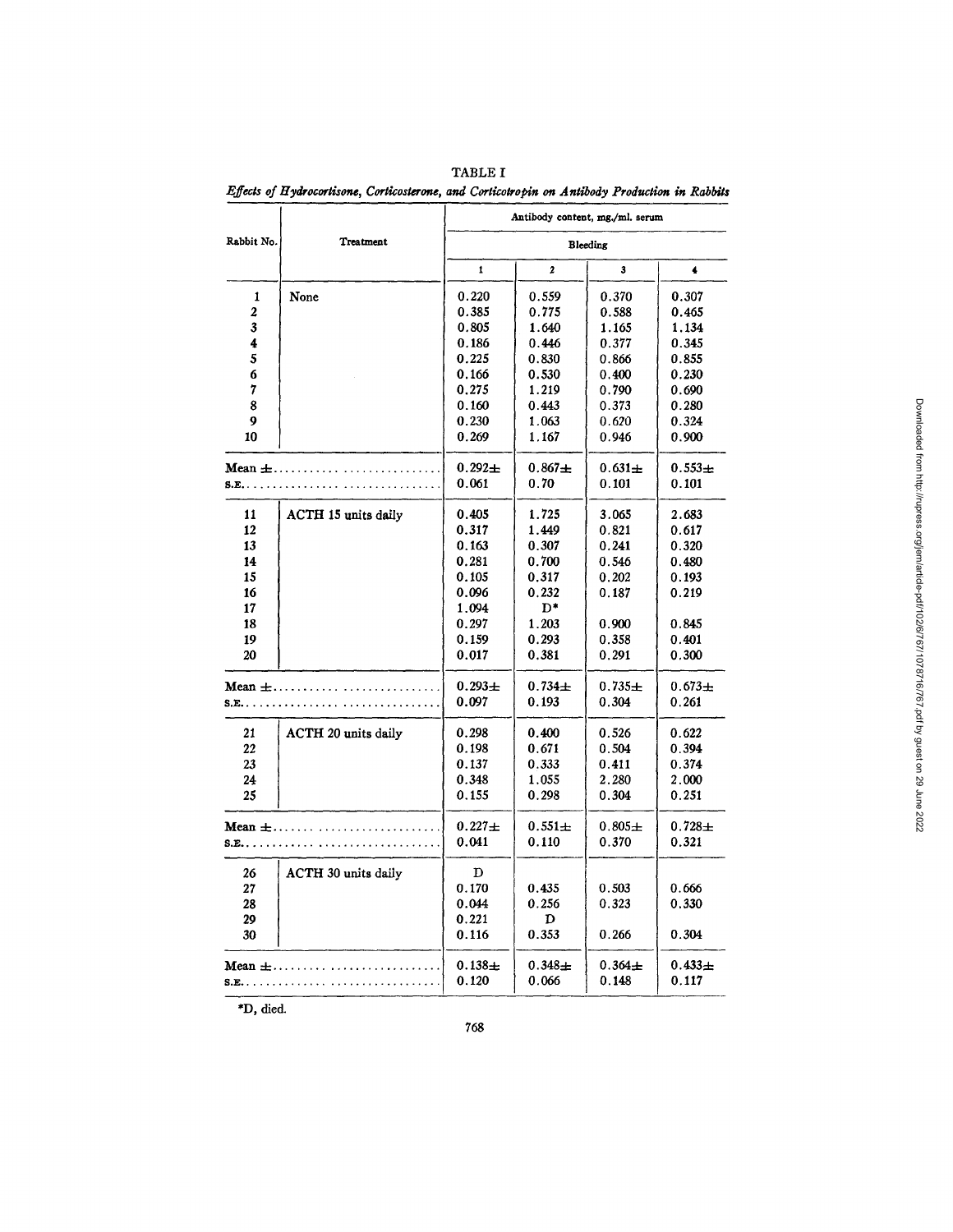|                     |                                 |                      |                    | Antibody content, mg./ml. serum |                      |
|---------------------|---------------------------------|----------------------|--------------------|---------------------------------|----------------------|
| Rabbit No.          | <b>Treatment</b>                |                      | Bleeding           |                                 |                      |
|                     |                                 | $\mathbf{1}$         | $\mathbf{2}$       | 3                               | 4                    |
| 31                  | Corticosterone 10 mg./day       | 0.310                | 0.420              | 0.424                           | 0.305                |
| 32                  | 6 times weekly                  | 0.120                | 0.035              | 0.035                           | 0.025                |
| 33                  |                                 | 0.120                | 0.218              | 0.222                           | 0.174                |
| 34                  |                                 | 0.640                | 2.317              | 2.714                           | 3.886                |
| 35                  |                                 | 0.168                | 0.608              | 0.450                           | 0.609                |
| 36                  |                                 | 0.442                | 2.374              | D                               |                      |
| 37                  |                                 | 0.095                | 0.524              | D                               |                      |
|                     | Mean $\pm$<br><b>S.E.</b>       | $0.271 \pm$<br>0.078 | $0.928 +$<br>0.372 | $0.769 +$<br>0.491              | $0.999 +$<br>0.727   |
|                     |                                 |                      |                    |                                 |                      |
| 38                  | Hydrocortisone 10 mg./day       | 0.160                | 0.155              | 0.180                           | 0.140                |
| 39                  | 6 times weekly                  | 0.087                | 0.035              | D.                              |                      |
| 40                  |                                 | 0.065                | 0.107              | 0.081                           | 0.037                |
| 41                  |                                 | 0.047                | 0.010              | D                               |                      |
| 42                  |                                 | 0.114                | 0.025              | 0.002                           | 0.000                |
|                     | Mean $\pm$                      | $0.095 \pm$          | $0.066 \pm$        | $0.088 +$                       | $0.059 +$            |
|                     | S.E.                            | 0.020                | 0.028              | 0.055                           | 0.042                |
| 43                  | Hydrocortisone 2.5 mg./day      | 0.340                | 0.379              | 0.350                           | 0.484                |
| 44                  | 6 times weekly                  | 0.115                | 0.075              | 0.068                           | 0.168                |
| 45                  |                                 | 0.085                | 0.140              | 0.106                           | 0.249                |
| 46                  |                                 | 0.069                | 0.014              | 0.044                           | 0.000                |
| 47                  |                                 | 0.094                | 0.114              | 0.099                           | 0.073                |
| Mean $\pm$<br>S.E., |                                 | $0.141 \pm$<br>0.051 | $0.144 +$<br>0.062 | $0.133 +$<br>0.055              | $0.206 +$<br>0.083   |
| 48                  | Hydrocortisone 10 mg./day       | D                    |                    |                                 |                      |
| 49                  | corticosterone<br>and<br>10     | 0.001                | 0.001              | 0.010                           | 0.034                |
| 50                  | mg./day 6 times weekly          | 0.000                | D                  |                                 |                      |
| 51                  |                                 | 0.002                | 0.022              | 0.010                           | 0.025                |
| 52                  |                                 | 0.005                | D                  |                                 |                      |
| 53                  |                                 | 0.000                | 0.001              | 0.022                           | 0.073                |
| 54                  |                                 | 0.016                | 0.040              | 0.028                           | 0.094                |
| 55                  |                                 | 0.017                | D                  |                                 |                      |
| 56                  |                                 | 0.005                | 0.106              | 0.022                           | 0.136                |
| 57                  |                                 | 0.000                | 0.001              | 0.046                           | 0.072                |
|                     | Mean $\pm \ldots \ldots \ldots$ | $0.005 \pm$<br>0.002 | $0.029 +$<br>0.017 | $0.023 \pm$<br>0.006            | $0.072 \pm$<br>0.017 |

TABLE *I--Congnued*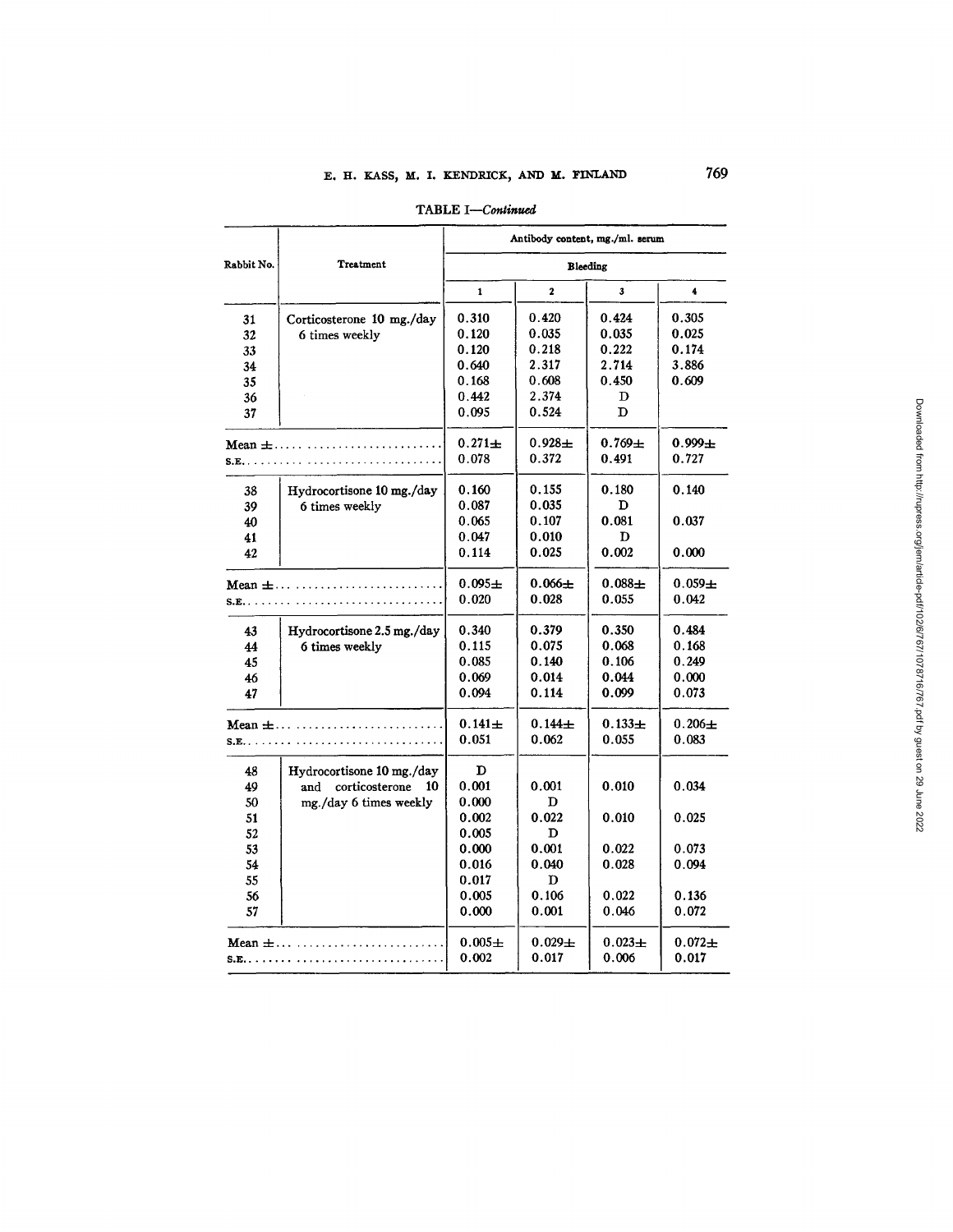|            |                           |            |             | Antibody content, mg./ml. serum |           |  |
|------------|---------------------------|------------|-------------|---------------------------------|-----------|--|
| Rabbit No. | Treatment                 | Bleeding   |             |                                 |           |  |
|            |                           |            | 2           |                                 |           |  |
| 58         | $Hydrocortisone$ 2.5 mg./ | 0.000      | 0.001       | D                               |           |  |
| 59         | day and corticosterone    | 0.047      | 0.018       | 0.058                           | 0.065     |  |
| 60         | 10 mg./ day 6 times       | 0.001      | 0.000       | 0.012                           | 0.000     |  |
| 61         | weekly                    | 0.000      | 0.000       | Ð                               |           |  |
| 62         |                           | 0.047      | 0.058       | 0.211                           | 0.207     |  |
| Mean $\pm$ |                           | $0.019\pm$ | $0.015 \pm$ | $0.094 +$                       | $0.091 +$ |  |
|            |                           | 0.011      | 0.011       | 0.060                           | 0.061     |  |

|  | TABLE I-Concluded |
|--|-------------------|
|--|-------------------|

various doses of corticotropin on antibody production was studied, since it seemed likely that because the relative amounts of hydrocortisone and corticosterone that are secreted are altered by the administration of ACTH, different effects on antibody production might be obtained with different doses of ACTH.

### *Materials and Methods*

Male albino rabbits weighing 2.5 to 3.5 kg. were used. They were fed the stock laboratory diet ad *libitum,* and were weighed every 2 or 3 days. The antigen consisted of highly purified human serum gamma globulin.<sup>1</sup> This was dissolved in saline in a concentration of 50 mg, per ml. and the solution was mixed with an equal volume of aluminum hydroxide gel (amphojel, Wyeth). Two ml. of the final suspension were given intramuscularly three times weekly for 2 weeks and the rabbits were bled 10 days after the last injection. A second course of three injections of antigen in 1 week began immediately after this bleeding; and the rabbits were again bled 5 days after the completion of this course. No more antigen was administered, but two subsequent bleedings were taken at 10 day intervals. At each bleeding 10 to 15 ml. of whole blood were taken from the marginal ear veins. The serum was stored at  $-25^{\circ}$ C. until used. Control sera, obtained before immunization, proved to be free of detectable antibody to the antigen used. The antibody content of the antisera was determined quantitatively (11), the protein content of the washed antigen-antibody precipitates being measured spectrophotometrically (12, 13).

Corticosterone and hydrocortisone alcohols were suspended in 20 per cent ethanol with 0.9 per cent benzl alcohol added. The final concentration of steroid was adjusted so that the injected volume did not exceed 1 ml. Single daily injections of the steroid hormones were given intramuscularly six times weekly. The corticotropin<sup>2</sup> consisted of relatively crude material containing 2.0 units per mg. The dry powder was suspended in peanut oil containing 5 percent beeswax, using a sterile Waring blendor. The corticotropin was administered daily in a single injection intramuscularly, in a volume not exceeding 1 ml. Administration of the hormones was begun on the 1st day of immunization and was continued for a total of 36 days; *i.e.,* until the day of the bleeding that followed the completion of the injections of antigen.

<sup>&</sup>lt;sup>1</sup> Kindly supplied by Charles Pfizer & Co., and Sharp & Dohme, Inc.

<sup>2</sup> Kindly supplied by Armour Laboratories.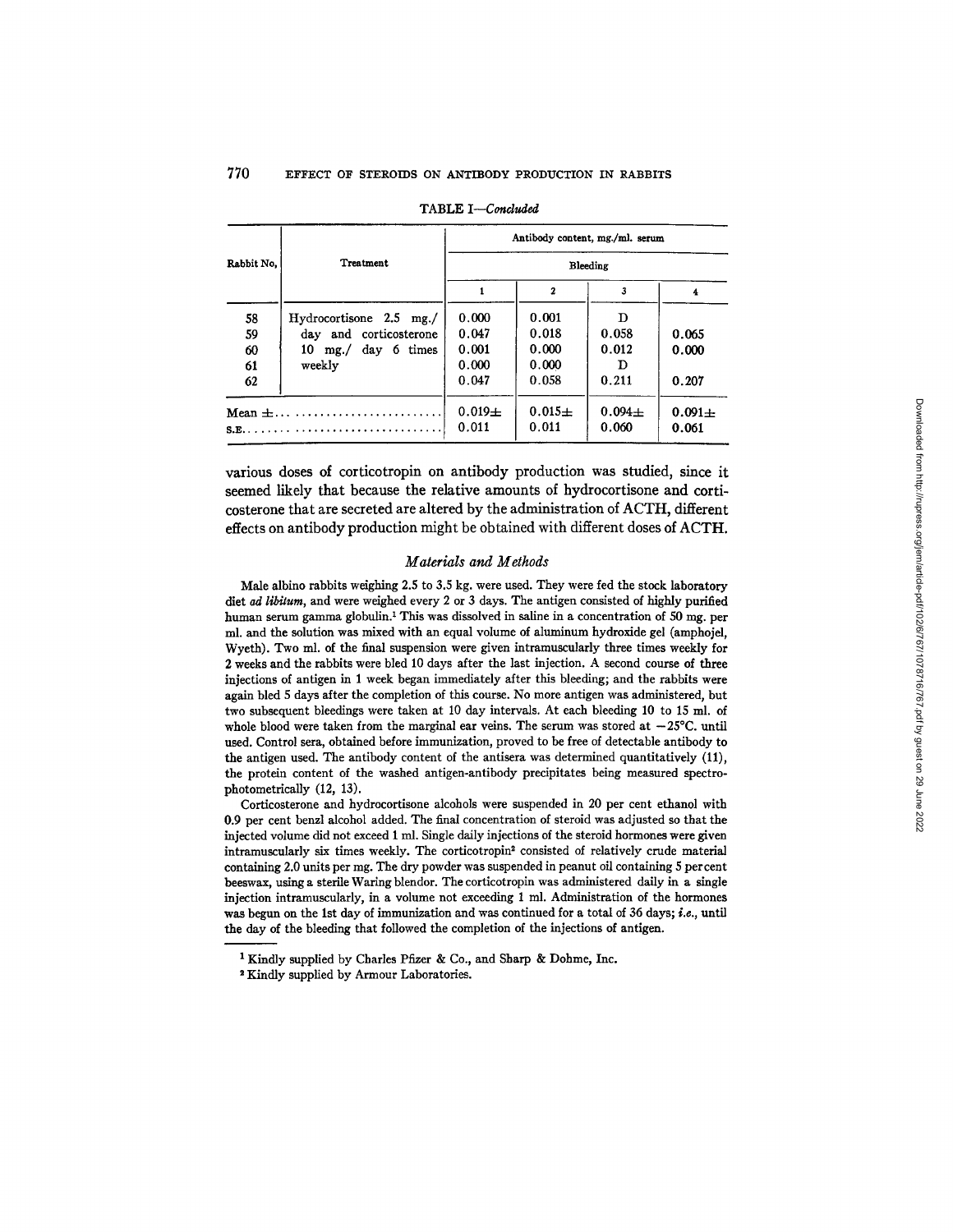#### **RESULTS**

The antibody titers for each rabbit and the treatment given to *each* group of rabbits are listed in Table I. The mean values for each treatment group are charted in Fig. 1.

Hydrocortisone markedly depressed the antibody response, an effect **comparable** to that observed by others (1-4) using cortisone; even doses as low as 2.5 mg. per day significantly depressed antibody production. Corticosterone, on the other hand, had no significant effect on the antibody response, even in



FIG. 1. Effect of adrenal steroids on antibody production.

doses of 10 mg. per day. Furthermore, corticosterone did not overcome the adverse effect of hydrocortisone, and, indeed, seemed to act additively.

The effects of corticotropin varied with the dosage used. Fifteen units daily exerted little effect on the antibody response, but as the dose of corticotropin was increased, there was a progressive fall in the antibody titers.

The effects of adrenal steroids on the weights of the test animals are shown in Fig. 2. Corticosterone in doses of 10 mg. per day induced weight changes comparable to those that occurred following the administration of 15 units of corticotropin daily. Hydrocortisone, in the same dosage as corticosterone, produced a striking loss of weight--greater than that which occurred when 30 units of corticotropin were given. The effects on antibody production were not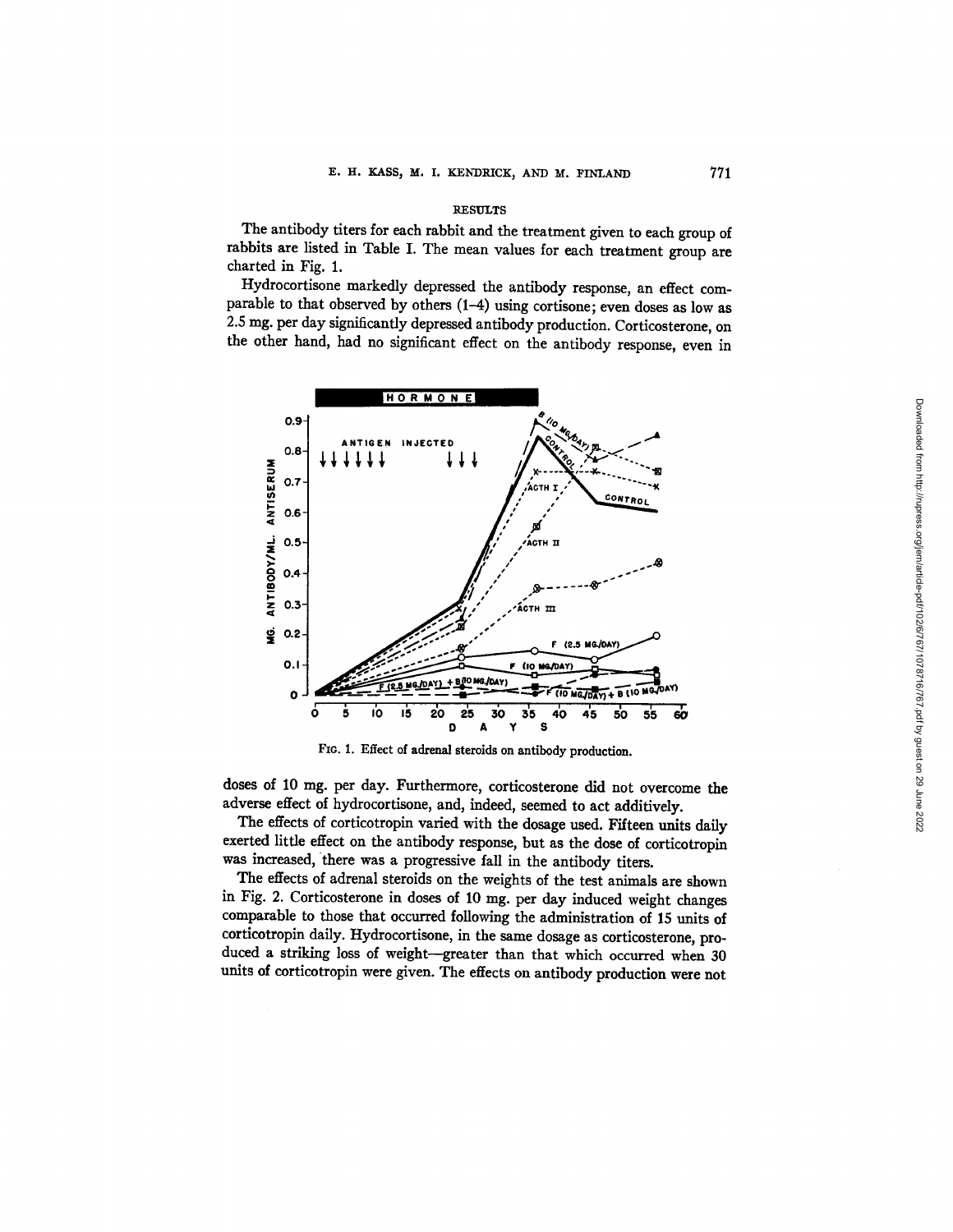due solely to the effect on nitrogen balance; 2.5 mg. of hydrocortisone and 20 units of ACTH produced comparable changes in weight, but the former was considerably more active than the latter in reducing the antibody response.



FIG. 2. Effect of corticosterone (B), hydrocortisone (F), and corticotropin (ACTH) on weights of rabbits.

## DISCUSSION

The results show that hydrocortisone, which is known to alter the course of clinical inflammatory disorders, also depresses antibody production. In contrast corticosterone, which does not alter inflammatory processes when used in the same doses, and exerts only a variable and often negligible effect on re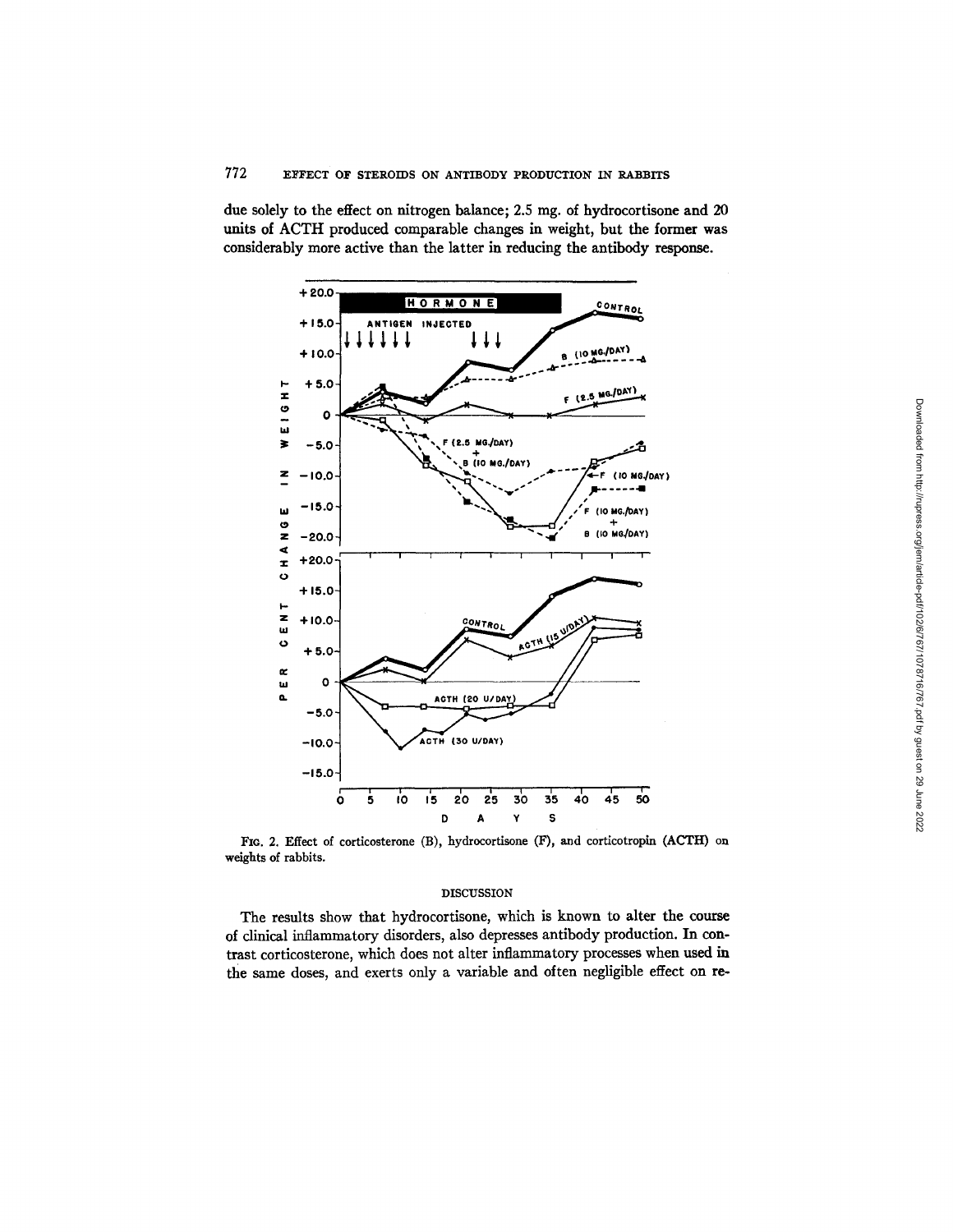sistance to infection (4, 6, 9), does not alter the antibody response significantly.

The finding that relatively large amounts of corticotropin depress antibody production is consistent with the observations that highly purified corticotropin decreased the ribonucleic acid concentrations of lymph nodes in a manner similar to that of hydrocortisone or cortisone--an effect not produced by corticosterone (7, 8). Such observations are best explained by the finding that persistent administration of corticotropin leads to increased production of hydrocortisone by the adrenal gland of the rabbit (10). The present findings indicate that differences in the pattern of steroidogenesis so produced may induce different host responses, at least with respect to immunologic mechanisms. They further suggest that not only length of time of administration, but also size of the administered dose of corticotropin, are important in determining the ratio of hydrocortisone to corticosterone in the adrenal secretory product of the rabbit, if the effect on the antibody response be used as an indication of the relative amounts of these hormones secreted under stimulation from exogenous ACTH.

Whether and to what extent prolonged application of stimuli other than exogenous corticotropin will lead to increased secretion of hydrocortisone sufficient to impair host defensive mechanisms remains to be investigated. The solution of this problem may be complicated. When infections or sterile abscesses were produced in rabbits and the adrenal secretion studied at the end of 1 week, the response, in terms of total steroid secreted and relative amounts of hydrocortisone and corticosterone secreted, was variable and unpredictable (8). In addition, suggestive evidence was obtained indicating that in certain strains of rabbits, tuberculosis may alter the capacity of the adrenal cortex to respond to infection (8).

The additional possibility must be considered that substances produced in trace amounts by the adrenal cortex may depress or augment resistance to infection. Therefore, not all the effects of corticotropin are necessarily explained by the differing ratios of secretion of hydrocortisone to corticosterone. However, the data thus far presented can be satisfactorily explained on this basis and there are as yet no clear indications that trace steroids significantly alter known mechanisms of resistance to infection.

### **SUMMARY AND CONCLUSIONS**

The effects of hydrocortisone, corticosterone, and pituitary adrenocorticotropin on antibody production were studied immunochemically in rabbits.

Hydrocortisone in doses as low as  $2.5$  mg. per day (approximately  $1.0$  mg. per kg. per day) markedly depressed antibody production whereas corticosterone in doses four times as large exerted no significant effect.

Corticotropln in doses of 15 units daily exerted an effect similar to that of corticosterone, but its effect was more like that of hydrocortisone when given